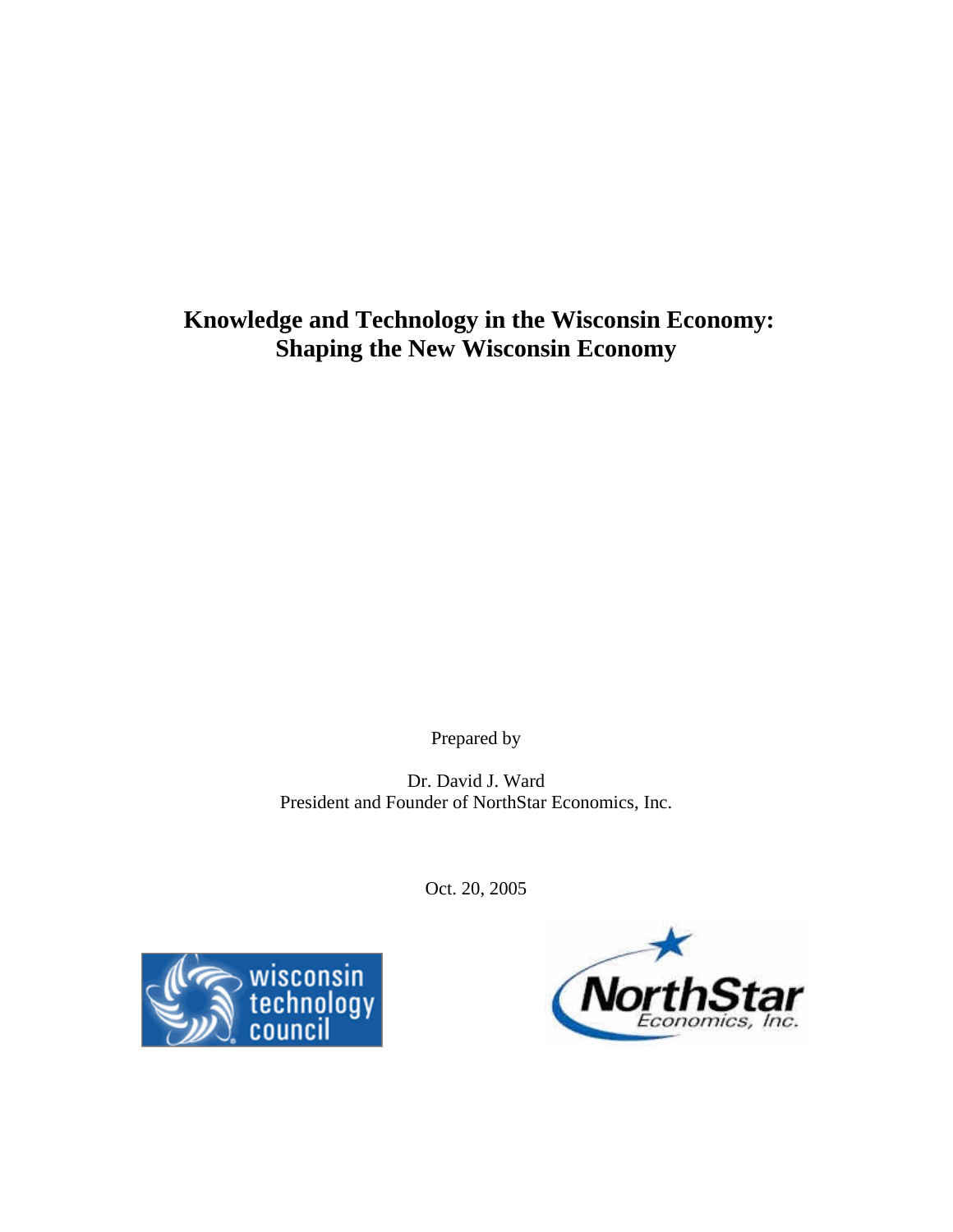#### **Introduction**:

To be competitive in the New Global Economy, Wisconsin must expand and apply its knowledge and technology base. Knowledge and technology are two basic tools that lead to product innovation and new companies and industries.

The knowledge and technology base of a state can be measured in many ways. In 2002, the Wisconsin Technology Council (Tech Council) published *Vision 2020: A Model Wisconsin Economy,* which laid out several knowledge and technology measures and goals. The purpose of this paper is to report on the progress Wisconsin has made in reaching for those goals. This paper pertains specifically to the Wisconsin trends and milestones in the Knowledge and Technology sector of the *Vision 2020* report. We previously reported on the Knowledge Worker measures, and they were encouraging. The next report will address the Economic Output measures. The fourth update will analyze the Business and Finance trends in the state. All the benchmarks and milestones are contained in the table on page 45 of *Vision 2020*.

Overall, Wisconsin has made good progress in building its knowledge and technology base. In the sections below, we review measures related to patent activity, high-tech employment, and research and development.

### **Context for this Report:**

The dot.com bust, the recession of 2001, the events of Sept. 11, 2001, and a very slow economic recovery have had a major influence on the Wisconsin and U.S. economies. Despite these factors, both the U.S. and Wisconsin economies began to show strong growth in early 2004 and high-tech businesses are emerging as high-growth areas.

Wisconsin's transition to the New Economy has tended to lag many other states. Some states, notably Minnesota, experienced robust growth in high-tech businesses in the mid-1990s and that growth has continued into the  $21<sup>st</sup>$  century. Wisconsin's challenge is to build on its solid economic base and to expand its economy through investment and support in high-growth areas. While the private sector is leading this activity, Wisconsin's academic research institutions are also making substantial contributions. If the state's academic R&D activity was less than robust, Wisconsin would fall out of the top half of U.S. states in overall R&D spending. The R&D activity of Wisconsin's academic institutions is documented in the Tech Council's September 2004 report, *The Economic Value of Academic Research and Development in Wisconsin*.

The basic tools to accomplish that growth are the knowledge and technology tools we report on below.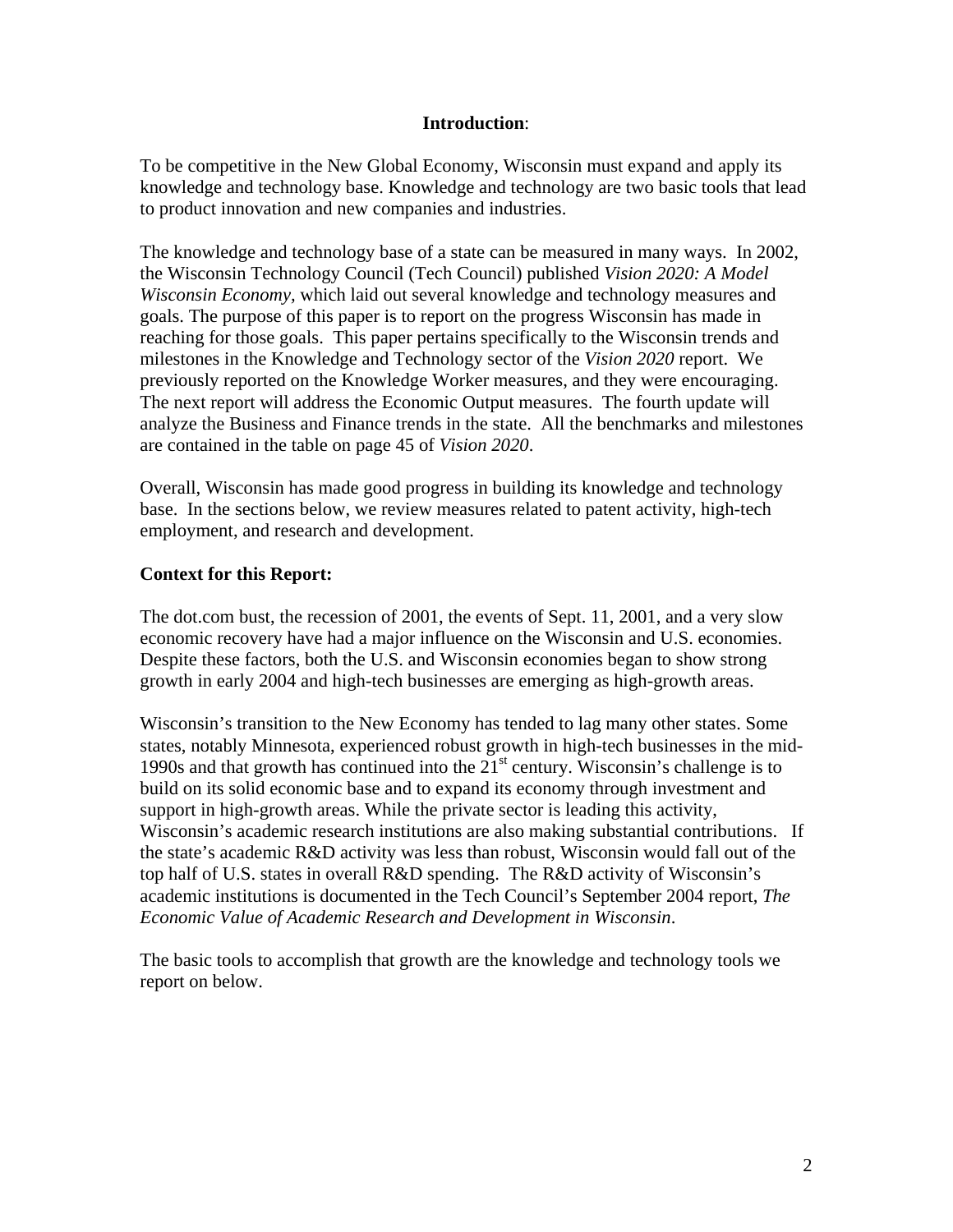# **Patents**

Patents represent the base of knowledge for future innovative products and services. Wisconsin has been home to a large number of inventors and has ranked favorably in the number of patents issued to Wisconsin residents and businesses.

The U.S. Patent and Trademark Office keeps data available from 1963 through 2003, indicating the number of patents issued to inventors in each state. A majority of the patents issued are utility patents, or "patents for invention." Other patent types include design patents, plant patents, reissue patents, statutory invention registrations, and defensive publications.

Wisconsin greatly increased the output of patents during the 1990s. The number of utility patents issued to Wisconsin inventors remained relatively steady throughout the early to mid-1990s, then sharply increased in 1998. From 1990-1997, the average number of utility patents issued to Wisconsin residents was slightly less than 1,200 per year. In 1998, 1,567 patents for invention were awarded to Wisconsin residents, and the number continued to rise for the next five years. The number of utility patents issued to Wisconsin residents peaked in 2002 with 1,864, then dipped slightly to 1,786 in 2003. Total patents in the state peaked at 2,253 in 2001, and were 2,082 in 2003. This slight downtrend mirrored a national trend in which total patents issued fell slightly in 2003.



The State Science and Technology Institute compiles patent data and ranks states based on the number of patents awarded per capita. From 1998 through 2001 (the latest year for which data is available), Wisconsin has outpaced the national average. In 1998, Wisconsin ranked  $16<sup>th</sup>$  in the nation, receiving 3.6 patents per 10,000 people, slightly ahead of the national average of 3.356. While the national figure has remained relatively static, Wisconsin has continued to widen the gap over the course of the next few years.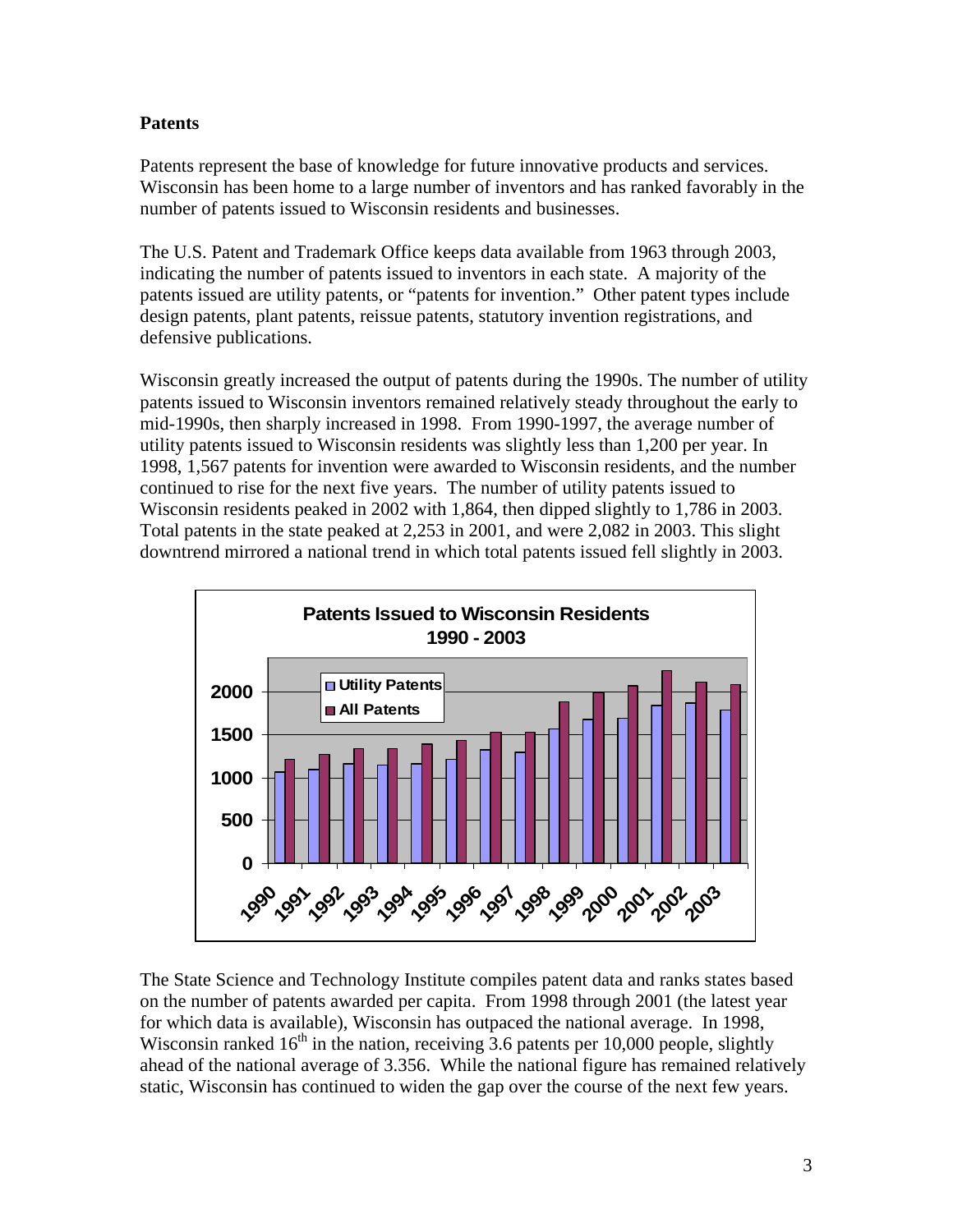In 2001, Wisconsin ranked  $13<sup>th</sup>$  in the nation with 4.168 patents per 10,000 residents, as compared with 3.458 at the national level.

|           | 1998           |             | 1999           |      | 2000           |             | 2001           |      |
|-----------|----------------|-------------|----------------|------|----------------|-------------|----------------|------|
|           | <b>Patents</b> | <b>Rank</b> | <b>Patents</b> | Rank | <b>Patents</b> | <b>Rank</b> | <b>Patents</b> | Rank |
| U.S.      | 3.356          |             | 3.450          |      | 3.437          |             | 3.458          |      |
| Wisconsin | 3.600          | .6          | 3.802          |      | 3.867          |             | 4.168          |      |

Overall, Wisconsin has improved its position with respect to the number of patents. This promising base of knowledge is in many cases being used to create new products and companies that grow the Wisconsin economy.



# **High-Tech Occupations**

The presence of high-tech workers is an indication of the knowledge and technology expertise of a state's workforce. Calculating high-tech employment has been a difficult task as several different measures have been used to report high tech employment. In *Vision 2020* and in a paper called *High Tech Opportunities*, we reported on high-tech employment in Wisconsin. The substance of those reports is summarized in the Technical Notes section at the back of this paper.

The basic issue in counting high-tech employment has been whether to count high-tech occupations or to count the employment in high-tech industries. Under the former measure, an engineer employed by a food processor would count as a high-tech worker while he or she would not count using the high-tech industries measure since food processing is not classifies as a high-tech business.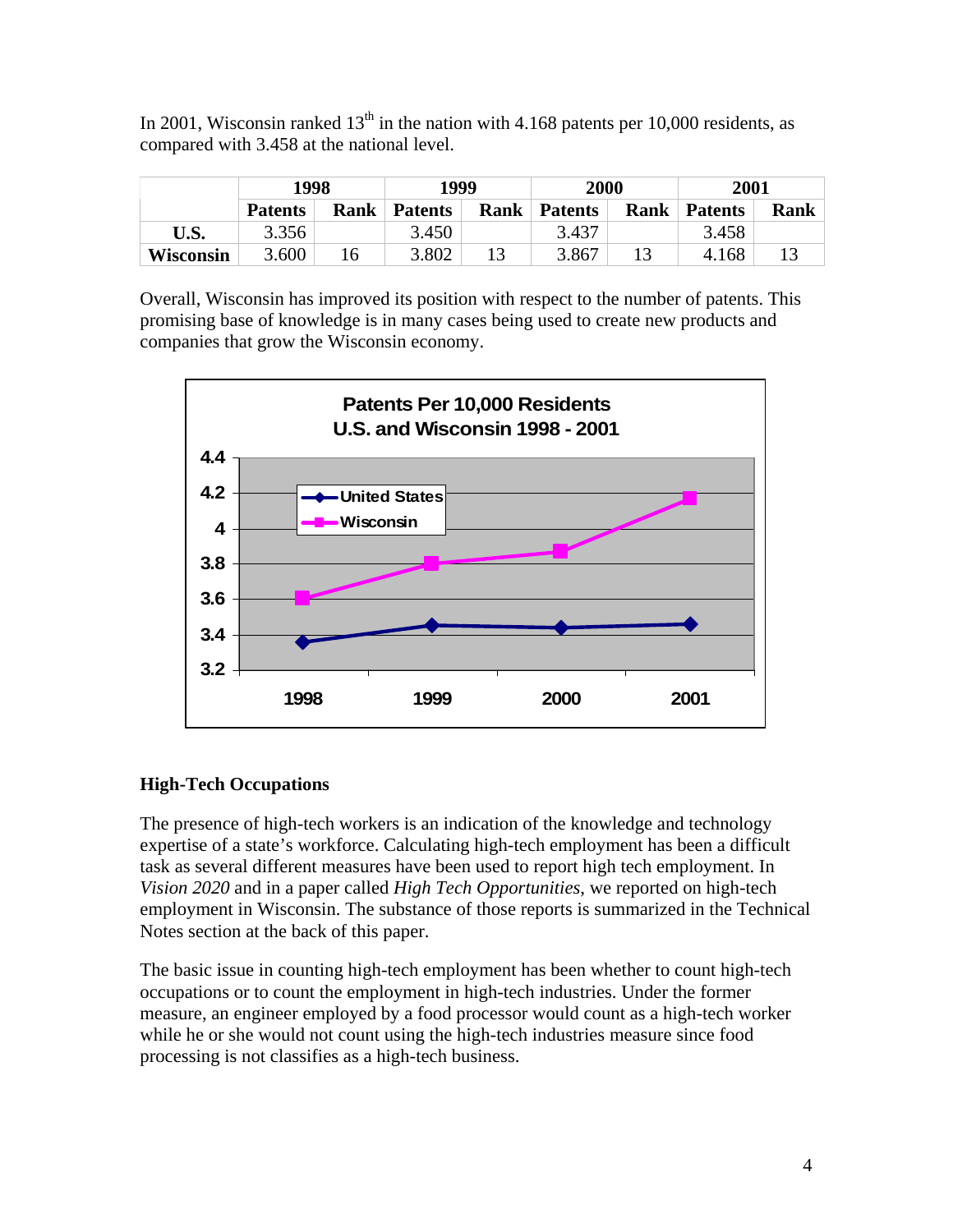In our view it makes the most sense to count high-tech occupations as an indicator of high-tech employment. In the *Monthly Labor Review* published by the Bureau of Labor Statistics in July 2005, the Office of Occupational Statistics and Employment Projections confirmed the specific list of occupations used to define high-tech occupations for purposes of their studies: computer and mathematical scientists; engineers; drafters, engineering, and mapping technicians; computer and information systems managers; life scientists; physical scientists; life, physical, and social science technicians; engineering managers, and natural science managers. This new definition encompasses 81 specific occupations in those categories. Analyzing occupational data according to this updated definition at both the state and national levels yields the following results:

|    | 2001                                                                        |                                     |        | 2002    |                       |             | 2003     |                       |               | 2004   |                       |               |
|----|-----------------------------------------------------------------------------|-------------------------------------|--------|---------|-----------------------|-------------|----------|-----------------------|---------------|--------|-----------------------|---------------|
|    | High                                                                        | Total                               | High   | High    | Total                 | High        | High     | <b>Total</b>          | High          | High   | <b>Total</b>          | <b>High</b>   |
|    | Tech                                                                        | <b>Employ-</b>                      | Tech   | Tech    | <b>Employ-</b>        | <b>Tech</b> | Tech     | <b>Employ-</b>        | <b>Tech</b>   | Tech   | <b>Employ-</b>        | Tech          |
|    | Emp.                                                                        | ment                                | Factor | Emp.    | ment                  | Factor      | Emp.     | ment                  | <b>Factor</b> | Emp.   | ment                  | <b>Factor</b> |
| WI | 102.022                                                                     | 2.691.950                           | 3.79   | 104.898 | 2.692.560             | 3.90        | 108.2541 | 2.691.360             | 4.02          | 16.843 | 2.689.160             | 4.34          |
|    |                                                                             | $\textbf{US}$ 5,813,680 127,980,410 | 4.54   |         | 5,701,330 127,523,760 | 4.47        |          | 5,770,330 127,420,170 | 4.53          |        | 6.353.730 128.127.360 | 4.96          |
|    | Source: U.S. Bureau of Labor Statistics, Occupational Employment Statistics |                                     |        |         |                       |             |          |                       |               |        |                       |               |

Though not directly comparable to the data in the technical notes, it does appear that Wisconsin has improved its position with respect to the percentage of its workforce in high-tech occupations. In 1998, Wisconsin was 20 percent below the national average with respect to high-tech occupations. In 2004, Wisconsin is about 12 percent below the national average.



The improvement is encouraging but it must be noted that Wisconsin is still below the national average and will have to work hard to change its position as other states try to attract high-tech jobs. The role of academic research, according to the 2004 Tech Council report, greatly helps in this regard. The report states that academic research in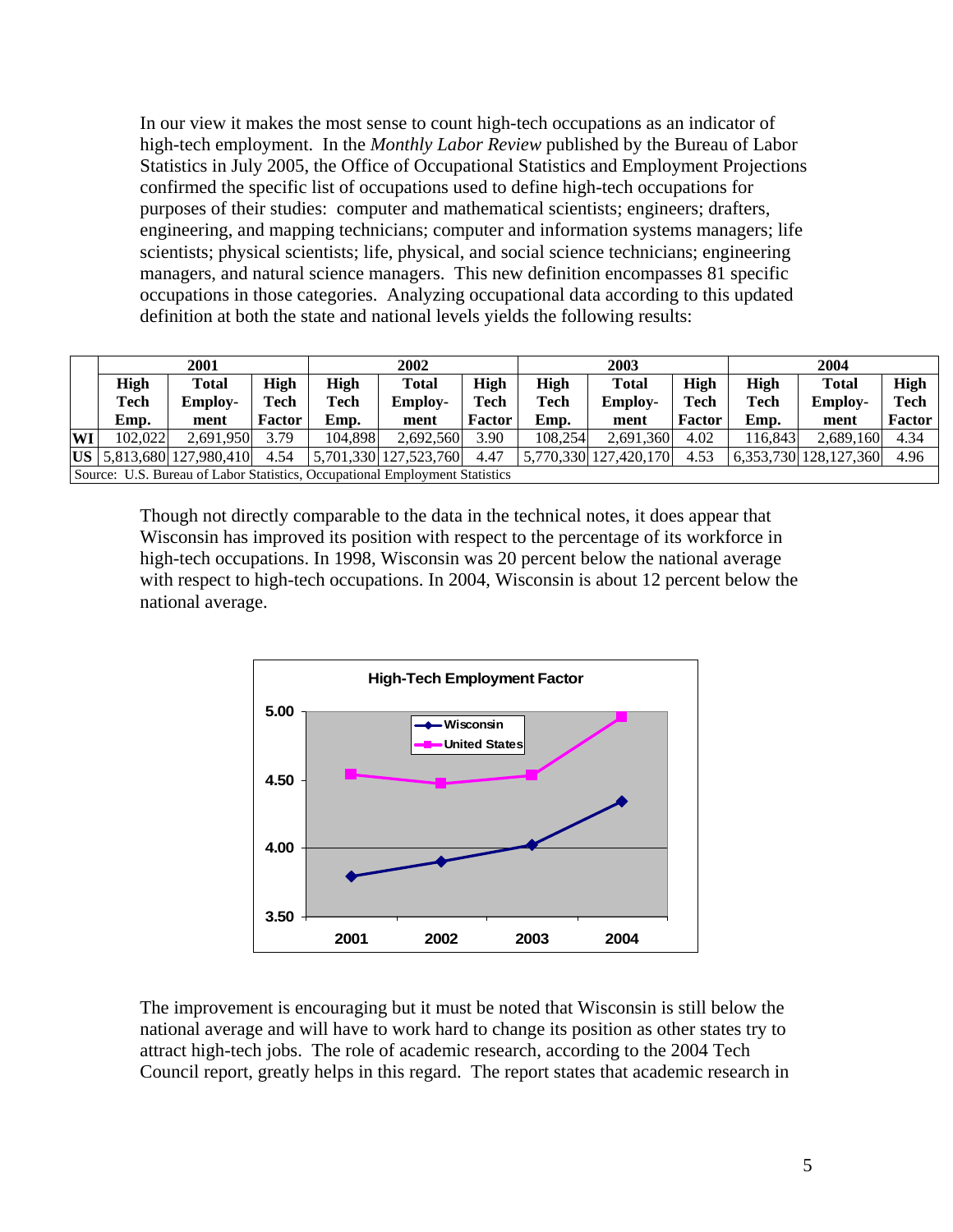Wisconsin is responsible for almost 32,000 jobs, the vast majority of which are high-tech, well-paying positions.

# **Research and Development**

Research and development (R&D) is the cornerstone for producing patents and then hightech occupational opportunities. R&D spending is a key indicator of economic growth and vitality.

R&D spending in Wisconsin has risen steadily over the course of the last several years. According to data compiled by the National Science Foundation, in 2002 Wisconsin ranked  $20<sup>th</sup>$  in the nation in private sector research and development capital spent per capita and  $13<sup>th</sup>$  in the nation in academic R&D spending. Academic research funding in Wisconsin amounts to close to \$1 billion dollars per year, as reported in *The Economic Value of Academic Research and Development in Wisconsin*. Wisconsin's total R&D spending in 2002 amounted to \$3.6 billion dollars.

The \$3.6 billion in Wisconsin R&D in 2002 exceeds the *Vision 2020* target of \$3.3 billion in R&D spending by 2005. While the rate of increase in R&D spending is slowing nationally, preliminary data for Wisconsin for academic R&D spending in 2003 shows a nearly 10% increase over 2002. Maintaining the future growth rate in R&D will be difficult as more states compete for federal and private research funding.



#### **Summary and Conclusions:**

In a challenging economic climate, Wisconsin has made progress in many areas. Wisconsin has maintained or improved its position in patents, high-tech occupations and R&D spending.

Despite these signs of progress, the state must concentrate on improving its knowledge and technology base in the future. Key Wisconsin organizations -- such as the University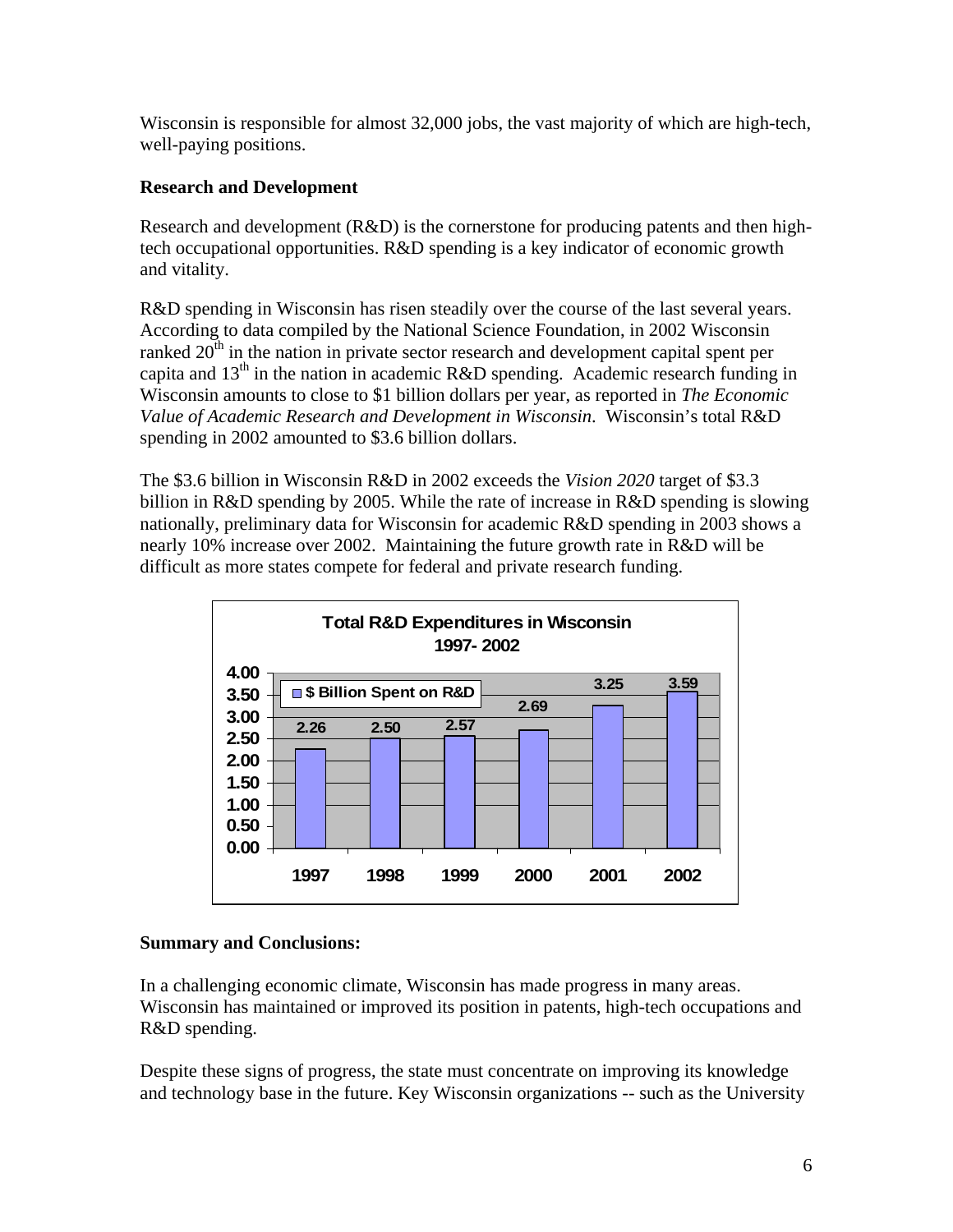of Wisconsin-Madison, the Marshfield Clinic, the Medical College of Wisconsin, GE Healthcare and Kimberly Clark -- that are national leaders in patents granted should be supported and encouraged to expand that activity within Wisconsin.

For questions about the report, please contact

Dr. David J. Ward NorthStar Economics, Inc dward@northstareconomics.com 608-441-8061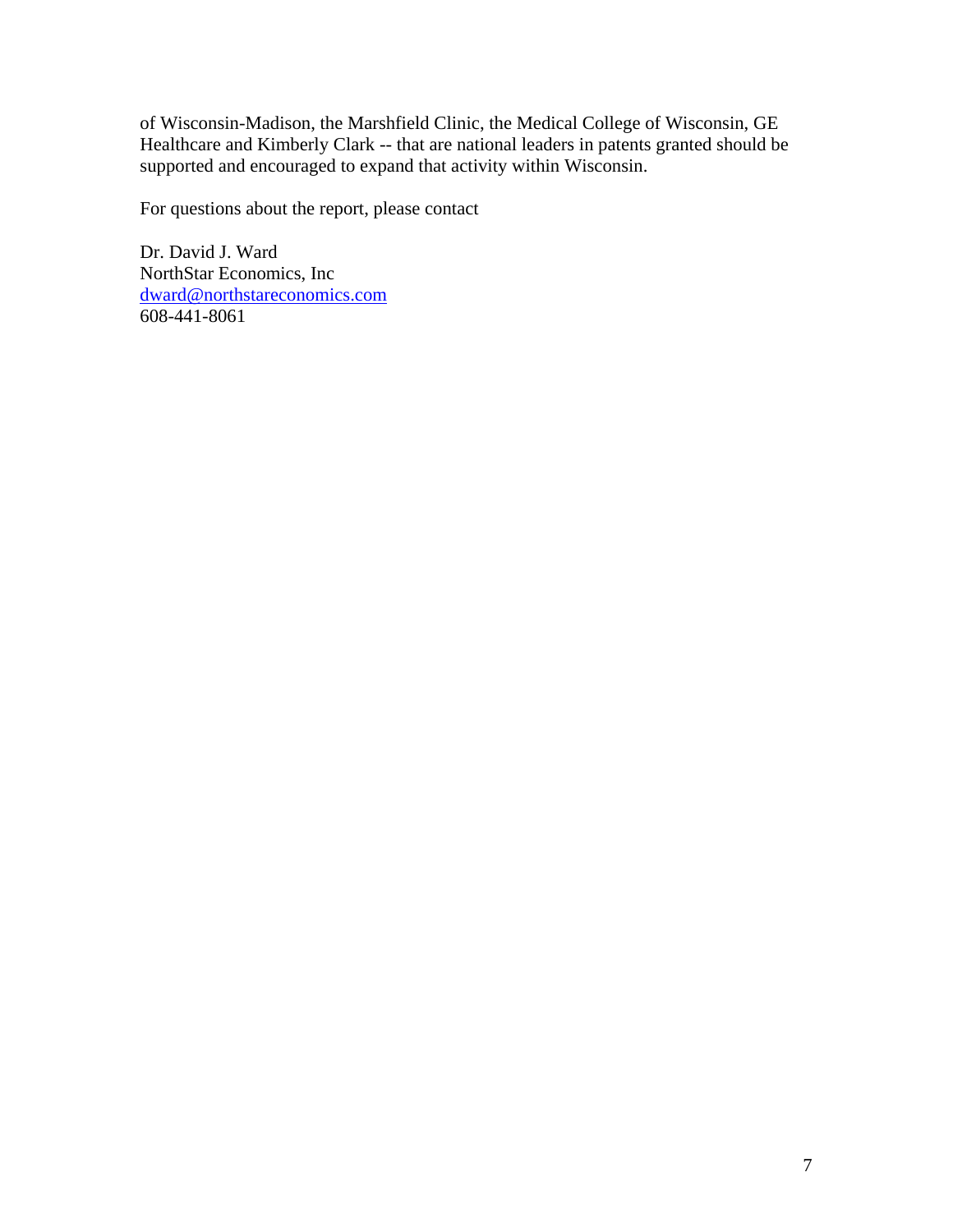### **Technical Notes:**

In *Vision 2020*, high-tech occupations were reported at 203,000 for the year 2000, with a projection of 210,000 for the year 2005. These figures were based on the total employment in the 31 key industries that are considered high-tech, according to the definition adopted by the U.S. Department of Labor's Bureau of Labor Statistics. This data would be difficult to update with any degree of certainty, as it was based on a specific subset of industries, as classified under the Standard Industrial Classification system. Since that time, the relevant data has been organized according to the North American Industry Classification System, and the two systems do not correlate directly. Moreover, this definition results in inflated figures, inasmuch as all non-high tech workers in those industries, including clerical and custodial staff, are included in the totals.

In *CyberStates 2005*, the American Electronics Association ranked Wisconsin 21<sup>st</sup> in high-tech employment with 77,228 high-tech employees, and average high-tech wages of \$54,303, which rank Wisconsin  $34<sup>th</sup>$  in the nation. Thirty-three of every 1,000 private sector workers in Wisconsin are employed by high-tech firms. From the period of 1998 through 2003 (the most recent year for which data is available), Wisconsin experienced a net loss of about 3,100 high-tech jobs, which represents a loss of 4 percent over the sixyear period. While this may appear discouraging, the decline is consistent with national trends, as Wisconsin was ranked  $21<sup>st</sup>$  in the nation all six years.



Approaching the issue by using occupational data rather than employment data, we reported high-tech employment in Wisconsin as follows in November 2001 in *Wisconsin High-Tech Opportunities*, a study conducted by NorthStar Economics, Inc. and published by the Wisconsin Technology Council: